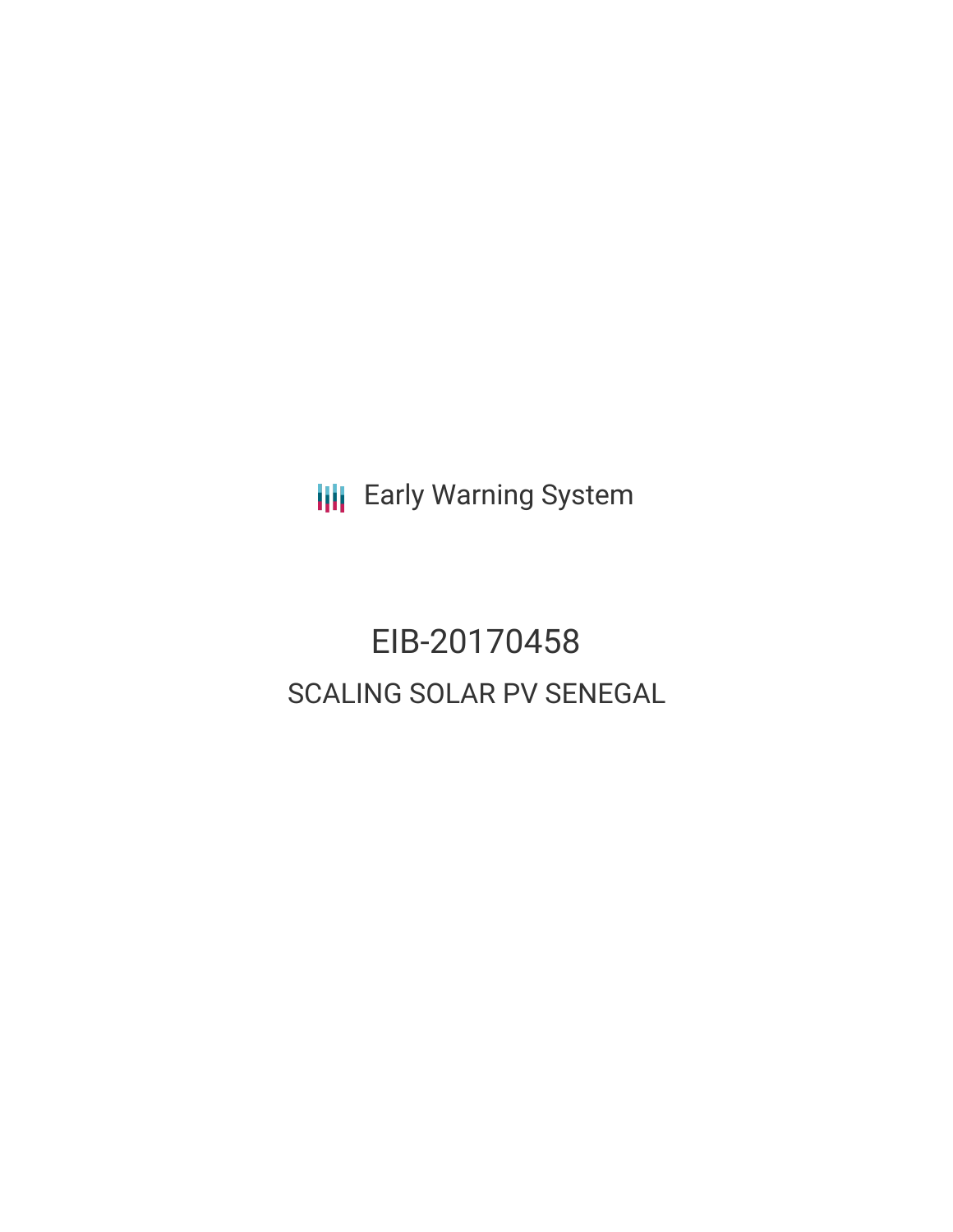

#### **Quick Facts**

| <b>Countries</b>               | Senegal                                                                |
|--------------------------------|------------------------------------------------------------------------|
| <b>Financial Institutions</b>  | European Investment Bank (EIB)                                         |
| <b>Status</b>                  | Proposed                                                               |
| <b>Bank Risk Rating</b>        | U                                                                      |
| <b>Borrower</b>                | MERIDIAM SAS, ENGIE, FONDS SOUVERAIN D'INVESTISSEMENTS STRATEGIQUES SA |
| <b>Sectors</b>                 | Energy                                                                 |
| <b>Investment Type(s)</b>      | Loan                                                                   |
| <b>Investment Amount (USD)</b> | $$13.63$ million                                                       |
| <b>Project Cost (USD)</b>      | $$54.51$ million                                                       |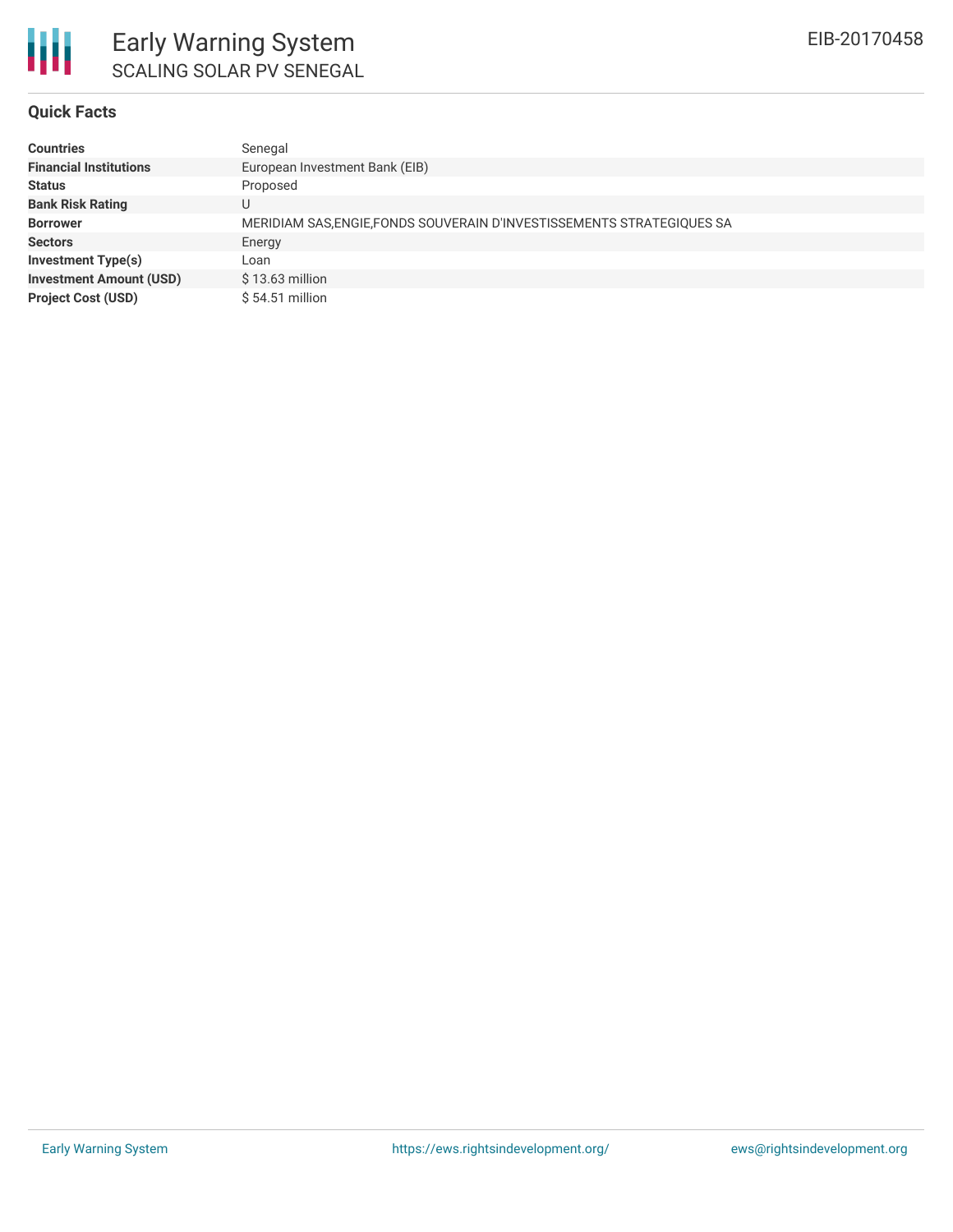

## **Project Description**

The project consists of the construction and operation of two independent solar photovoltaic (PV) plants totaling up to 60MW under the World Bank Group's Scaling Solar program, located in Kahone and Touba, Senegal. The development of solar PV energy in Senegal supports EU and national targets for renewable energy generation and will contribute to the Bank's renewable energy and climate objectives. The project is fully in line with the strategic objectives set for the Bank's activities under the Cotonou Investment Facility since it will contribute to increase the energy supply and its affordability using sustainable solar energy resources. The project will contribute to EU renewable energy and environmental policies (particularly climate change policies) and several Sustainable Development Goals (SDGs), especially SDG 7, affordable and clean energy, and in particular subgoal 7.2 relating to increasing the share of renewable energy in the global energy mix. It will also contribute towards combatting climate change (SDG 13). The project directly supports the objectives of the Government of Senegal to achieve universal access to energy by 2025.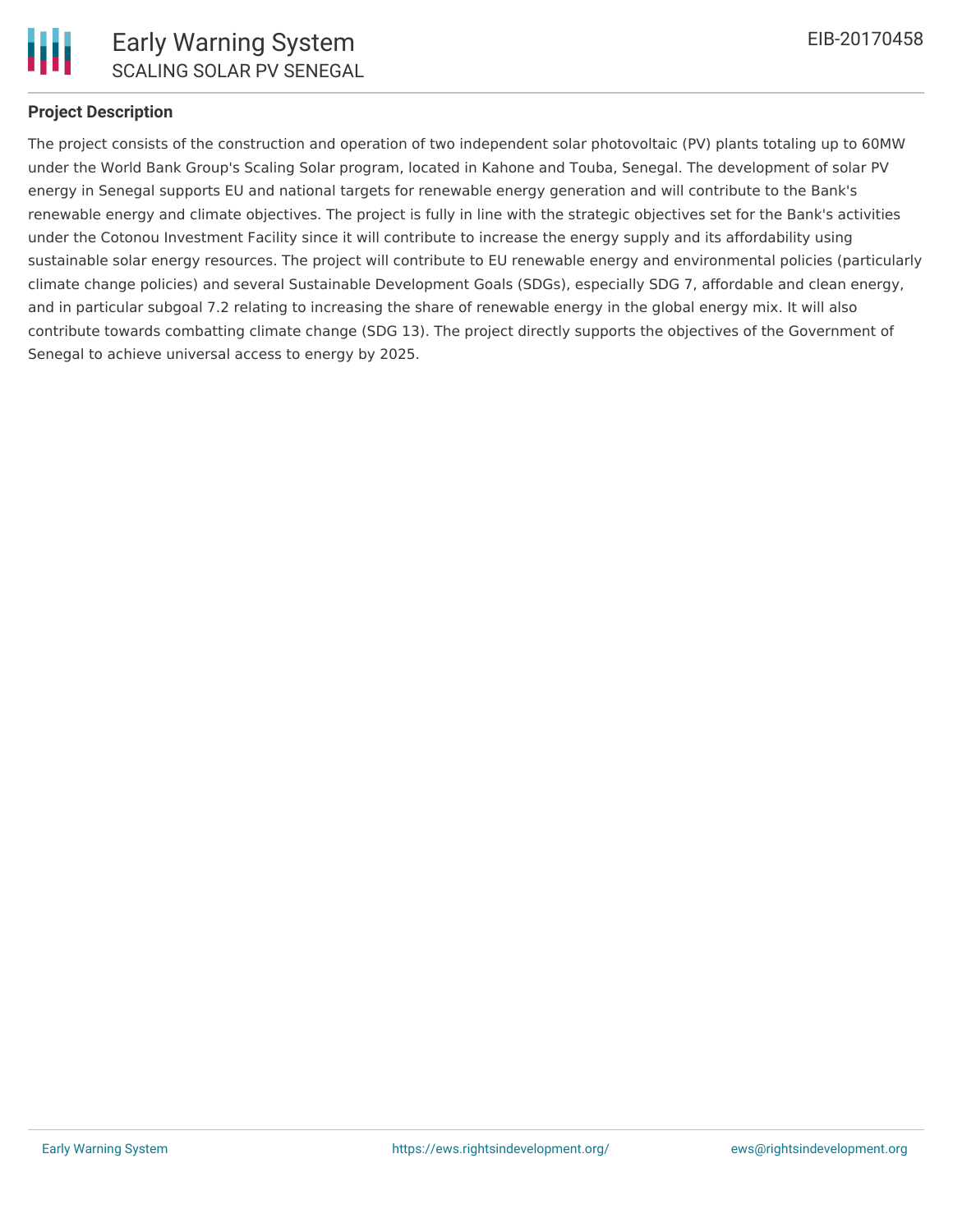

## **Investment Description**

European Investment Bank (EIB)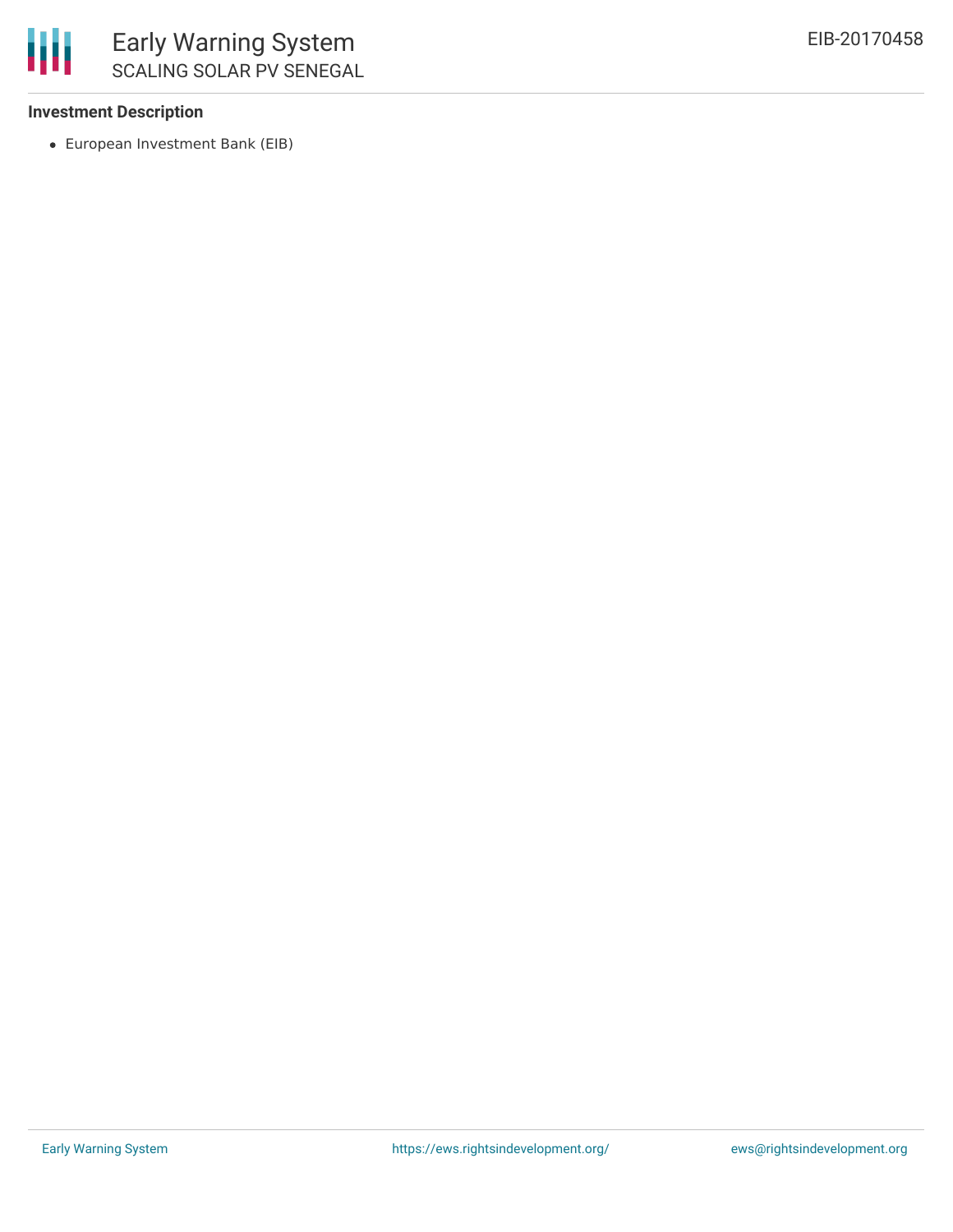# **Contact Information**

No contact information provided at the time of disclosure

#### ACCOUNTABILITY MECHANISM OF EIB

The EIB Complaints Mechanism is designed to facilitate and handle complaints against the EIB by individuals, organizations or corporations affected by EIB activities. When exercising the right to lodge a complaint against the EIB, any member of the public has access to a two-tier procedure, one internal - the Complaints Mechanism Office - and one external - the European Ombudsman. A complaint can be lodged via a written communication addressed to the Secretary General of the EIB, via email to the dedicated email address complaints@eib.org, by completing the online complaint form available at the following address: http://www.eib.org/complaints/form, via fax or delivered directly to the EIB Complaints Mechanism Division, any EIB local representation office or any EIB staff. For further details, check:

http://www.eib.org/attachments/strategies/complaints\_mechanism\_policy\_en.pdf

When dissatisfied with a complaint to the EIB Complaints Mechanism, citizens can then turn towards the European Ombudsman. A memorandum of Understanding has been signed between the EIB and the European Ombudsman establishes that citizens (even outside of the EU if the Ombudsman finds their complaint justified) can turn towards the Ombudsman on issues related to 'maladministration' by the EIB. Note that before going to the Ombudsman, an attempt must be made to resolve the case by contacting the EIB. In addition, the complaint must be made within two years of the date when the facts on which your complaint is based became known to you. You can write to the Ombudsman in any of the languages of the European Union. Additional details, including filing requirements and complaint forms, are available at: http://www.ombudsman.europa.eu/atyourservice/interactiveguide.faces